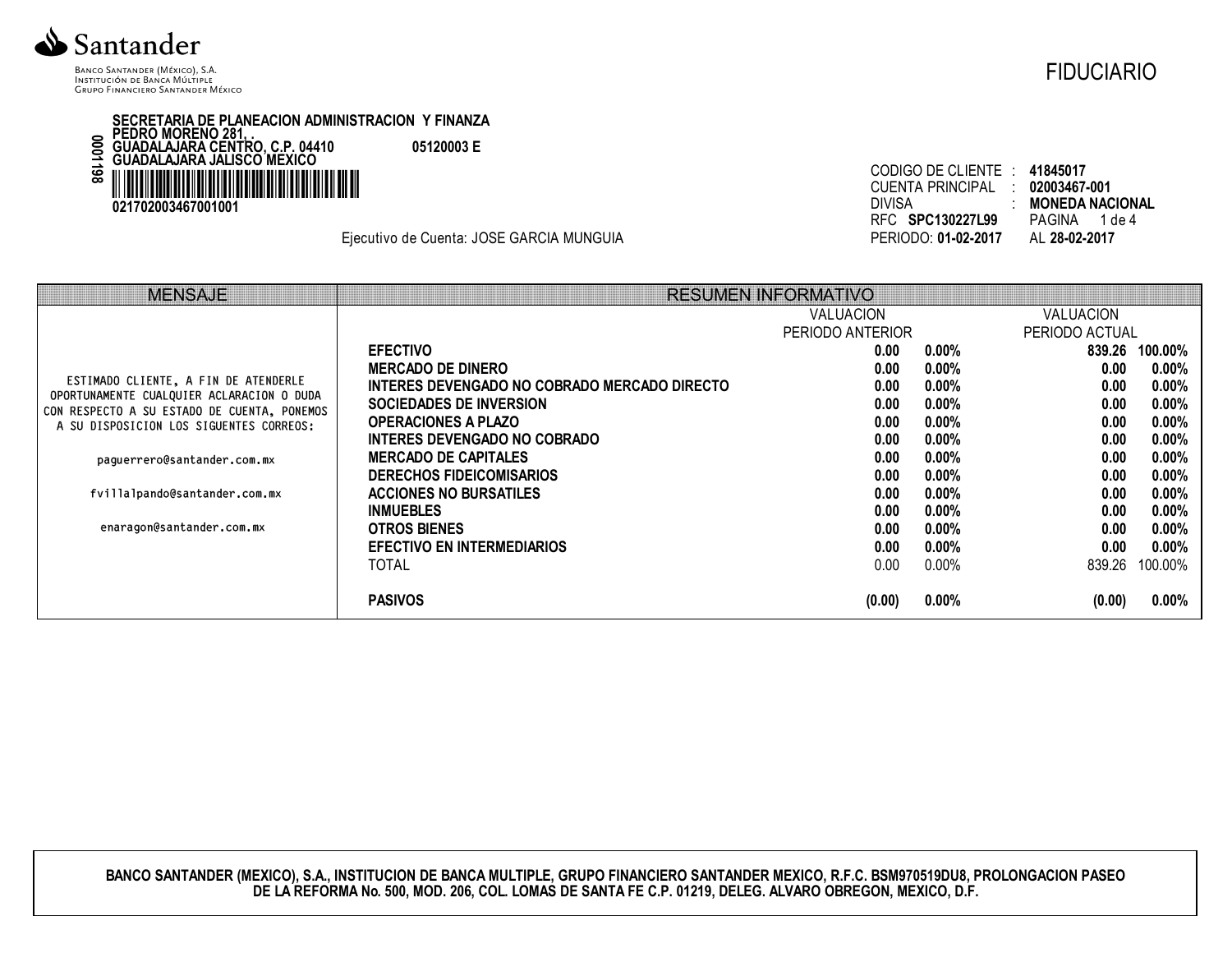

INSTITUCIÓN DE BANCA MÚLTIPLE **GRUPO FINANCIERO SANTANDER MÉXICO** 

# FIDUCIARIO

#### **SECRETARIA DE PLANEACION ADMINISTRACION Y FINANZA** RFC **SPC130227L99**

### CUENTA PRINCIPAL **02003467-001** PAGINA 2 de 4

CODIGO DE CLIENTE : **41845017** PERIODO: **01-02-2017** AL **28-02-2017**

# ESTADO DE CUENTA

**PERIODO: DE A 01-02-2017 28-02-2017**

|              |                                                                                                    | MOVIMENTOS DE PERIODO |                |              |
|--------------|----------------------------------------------------------------------------------------------------|-----------------------|----------------|--------------|
|              |                                                                                                    |                       |                |              |
| <b>FECHA</b> | <b>CONCEPTO</b>                                                                                    | <b>ENTRADAS</b>       | <b>SALIDAS</b> | SALDO        |
|              | SALDO INICIAL                                                                                      |                       |                | 0.00         |
| 27/02/17     | APORTACION AL PATRIMONIO APORT. INICIAL                                                            | 4,950,001.00          |                | 4,950,001.00 |
| 27/02/17     | * PAGO DE HONORARIOS FIDUCIARIOS PERIODO 18/01/2017 AL<br>20/01/2017 RFC: BSM970519DU8             |                       | 295.89         | 4,949,705.11 |
| 27/02/17     | IVA AL 16% DE PAGO DE HONORARIOS FIDUCIARIOS PERIODO<br>18/01/2017 AL 20/01/2017 RFC: BSM970519DU8 |                       | 47.34          | 4,949,657.77 |
| 27/02/17     | * PAGO DE HONORARIOS FIDUCIARIOS PERIODO 21/01/2017 AL<br>20/02/2017 RFC: BSM970519DU8             |                       | 3,000.00       | 4,946,657.77 |
| 27/02/17     | IVA AL 16% DE PAGO DE HONORARIOS FIDUCIARIOS PERIODO<br>21/01/2017 AL 20/02/2017 RFC: BSM970519DU8 |                       | 480.00         | 4,946,177,77 |
| 27/02/17     | * PAGO DE OTROS HONORARIOS FIDUCIARIOS RFC: BSM970519DU8                                           |                       | 15,000.00      | 4,931,177,77 |
| 27/02/17     | IVA AL 16% DE PAGO DE OTROS HONORARIOS FIDUCIARIOS RFC:<br>BSM970519DU8                            |                       | 2,400.00       | 4,928,777.77 |
| 27/02/17     | INVERSION MERCADO BANCARIO MI SUPERPAGARE PM A 1 DIAS TASA<br>6.13%                                |                       | 4,928,777.77   | 0.00         |
| 28/02/17     | VENTA INVERSION MERCADO BANCARIO MI SUPERPAGARE PM A 1 DIAS<br>TASA 6.13% PREMIO 839.26            | 4,929,617.03          |                | 4,929,617.03 |
| 28/02/17     | APORTACION AL PATRIMONIO INC. PATRIMONIO                                                           | 21, 223, 23           |                | 4,950,840.26 |
| 28/02/17     | PAGO A SECRETARIA DE PLANEACION, ADMINISTRACION Y FINANZAS<br>ABONO A CUENTA DE C                  |                       | 4,950,001.00   | 839.26       |
|              | SALDO FINAL                                                                                        |                       |                | 839.26       |

|              | <b>HONORARIOS Y COMISIONES</b>                                                                                             |          |              |                    |
|--------------|----------------------------------------------------------------------------------------------------------------------------|----------|--------------|--------------------|
| <b>FECHA</b> | <b>CONCEPTO</b>                                                                                                            | ADEUDOS  | <b>PAGOS</b> | SALDO              |
| 20/02/17     | ADEUDO ANTERIOR MONEDA NACIONAL<br>ADEUDO DE HONORARIOS FIDUCIARIOS PERIODO: 21/JAN/2017 AL<br>20/FEB/2017 CUOTA FIJA:3000 | 3,000.00 |              | 343,23<br>3,343.23 |
| 20/02/17     | IVA DE ADEUDO DE HONORARIOS FIDUCIARIOS PERIODO: 21/JAN/2017<br>AL 20/FEB/2017 CUOTA FIJA:3000                             | 480.00   |              | 3,823.23           |

**BANCO SANTANDER (MEXICO), S.A., INSTITUCION DE BANCA MULTIPLE, GRUPO FINANCIERO SANTANDER MEXICO, R.F.C. BSM970519DU8, PROLONGACION PASEO DE LA REFORMA No. 500, MOD. 206, COL. LOMAS DE SANTA FE C.P. 01219, DELEG. ALVARO OBREGON, MEXICO, D.F.**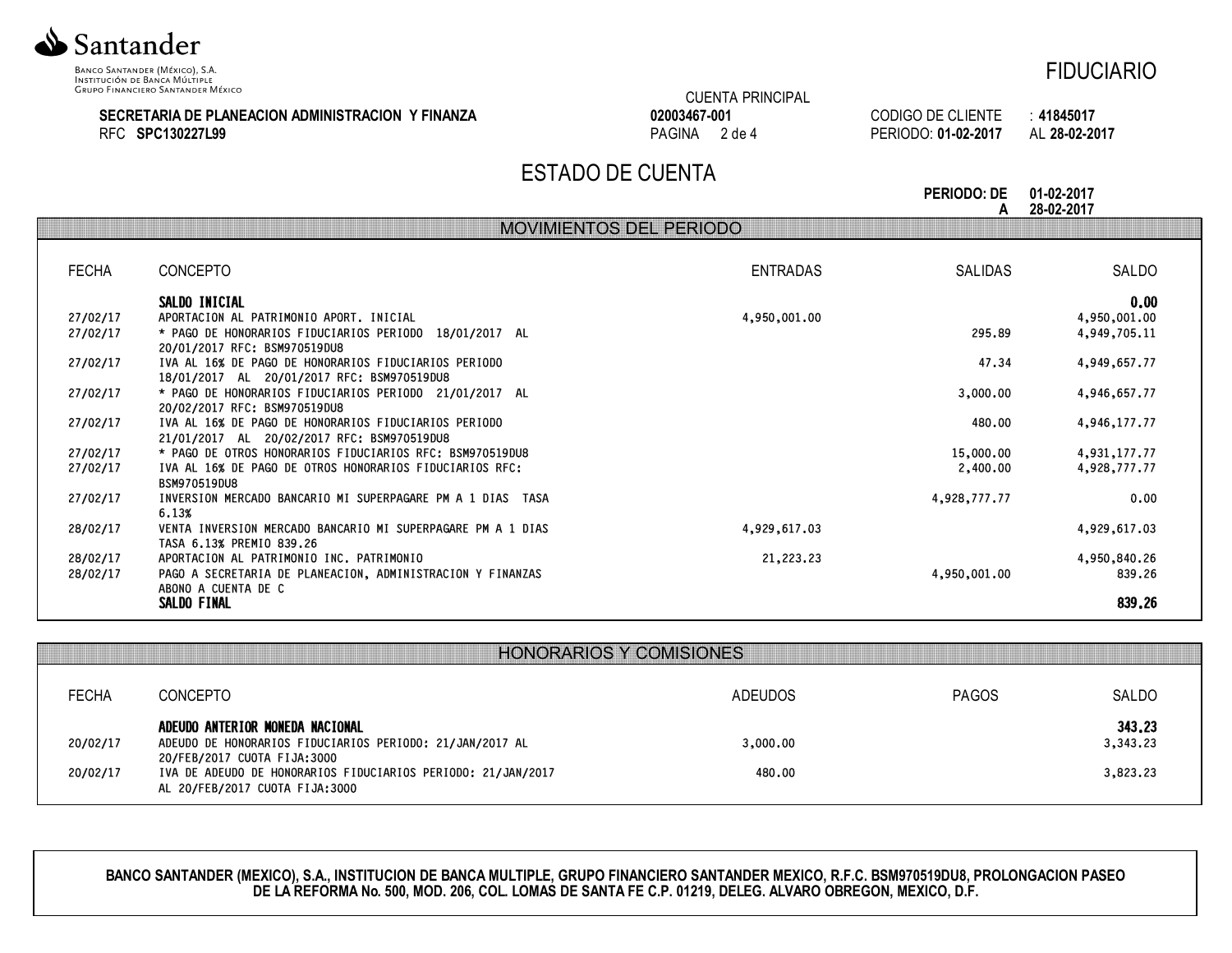

INSTITUCIÓN DE BANCA MÚLTIPLE **GRUPO FINANCIERO SANTANDER MÉXICO** 

#### **SECRETARIA DE PLANEACION ADMINISTRACION Y FINANZA** RFC **SPC130227L99**

## CUENTA PRINCIPAL **02003467-001** PAGINA 3 de 4

CODIGO DE CLIENTE : **41845017** PERIODO: **01-02-2017** AL **28-02-2017**

|              |                                                                                                   | HONORARIOS Y COMISIONES |              |          |
|--------------|---------------------------------------------------------------------------------------------------|-------------------------|--------------|----------|
| <b>FECHA</b> | <b>CONCEPTO</b>                                                                                   | <b>ADEUDOS</b>          | <b>PAGOS</b> | SALDO    |
| 27/02/17     | * PAGO DE HONORARIOS FIDUCIARIOS PERIODO 18/01/2017 AL<br>20/01/2017 RFC:BSM970519DU8             |                         | 295.89       | 3,527.34 |
| 27/02/17     | IVA AL 16% DE PAGO DE HONORARIOS FIDUCIARIOS PERIODO<br>18/01/2017 AL 20/01/2017 RFC:BSM970519DU8 |                         | 47.34        | 3,480.00 |
| 27/02/17     | * PAGO DE HONORARIOS FIDUCIARIOS PERIODO 21/01/2017 AL<br>20/02/2017 RFC:BSM970519DU8             |                         | 3,000,00     | 480.00   |
| 27/02/17     | IVA AL 16% DE PAGO DE HONORARIOS FIDUCIARIOS PERIODO<br>21/01/2017 AL 20/02/2017 RFC:BSM970519DU8 |                         | 480.00       | 0.00     |
|              | SALDO A PAGAR MONEDA NACIONAL                                                                     |                         |              | 0.00     |
|              | * PAGO EN UNA SOLA EXHIBICION                                                                     |                         |              |          |

## MENSAJES

LA ENTIDAD FINANCIERA DEL GRUPO FINANCIERO SANTANDER MEXICO QUE EMITE EL PRESENTE ESTADO DE CUENTA, RECIBE LAS CONSULTAS, RECLAMACIONES O ACLARACIONES, EN SU UNIDAD ESPECIALIZADA DE ATENCION A USUARIOS, UBICADA EN AV. VASCO DE QUIROGA NO. 3900, TORRE A PISO 13, CORP. DIAMANTE, COL. LOMAS DE SANTA FE, DELEGACION CUAJIMALPA, C.P. 05100, MEXICO, D.F. Y POR CORREO ELECTRONICO ueac@santander.com.mx O TELEFONOS 01 800 503 2855 (LADA SIN COSTO), (01 55) 5267 5279, (01 55) 5267 5298, (01 55) 5267 6606, (01 55) 5267 5272, (01 55) 5267 5150 Y FAX (01 55) 5169 4440, EXT. 20170 , ASI COMO EN CUALQUIERA DE SUS SUCURSALES U OFICINAS. EN EL CASO DE NO OBTENER UNA RESPUESTA SATISFACTORIA, PODRA ACUDIR A LA COMISION NACIONAL PARA LA PROTECCION Y DEFENSA DE LOS USUARIOS DE SERVICIOS FINANCIEROS: DIRECCION EN INTERNET: www.condusef.gob.mx TELEFONOS: (55) 5340 0999 Y(01 800) 999 80 80.

BANCO SANTANDER (MEXICO) S.A., INSTITUCION DE BANCA MULTIPLE, GRUPO FINANCIERO SANTANDER MEXICO HACE DE SU CONOCIMIENTO QUE SUS DATOS PERSONALES Y EL TRATAMIENTO DE ESTOS, SE HARA DE ACUERDO A LO ESTABLECIDO POR LA LEY FEDERAL DE PROTECCION DE DATOS PERSONALES EN POSESION DE LOS PARTICULARES ASI COMO POR NUESTRA POLITICA DE PRIVACIDAD; ASIMISMO SE ENTENDERA QUE USTED OTORGA SU CONSENTIMIENTO AL TRATAMIENTO DE SUS DATOS PERSONALES AL NO REALIZAR EL EJERCICIO DE DERECHOS ARCO. USTED PODRA CONSULTAR NUESTRO AVISO DE PRIVACIDAD EN LA PAGINA www.santander.com.mx

**BANCO SANTANDER (MEXICO), S.A., INSTITUCION DE BANCA MULTIPLE, GRUPO FINANCIERO SANTANDER MEXICO, R.F.C. BSM970519DU8, PROLONGACION PASEO DE LA REFORMA No. 500, MOD. 206, COL. LOMAS DE SANTA FE C.P. 01219, DELEG. ALVARO OBREGON, MEXICO, D.F.**